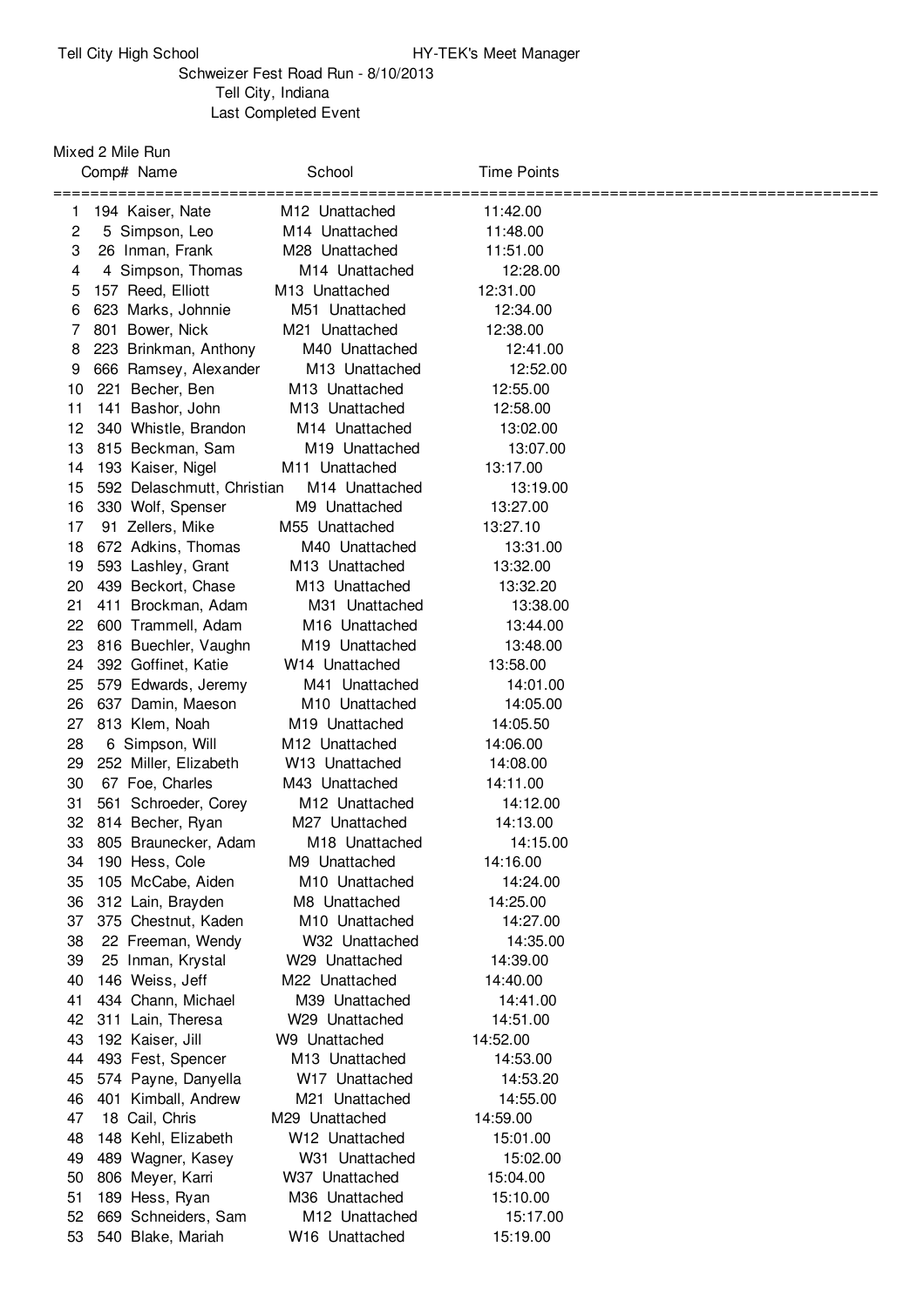569 Gorgol, Jeff M24 Unattached 15:20.00 485 Theis, Jonathan M11 Unattached 15:21.00 357 Hubert, Logan M13 Unattached 15:24.00 48 Sterling, Mark M50 Unattached 15:27.00 137 Burns, Lane M15 Unattached 15:29.00 518 Hubert, Michael M44 Unattached 15:34.00 261 Land, Jennifer W41 Unattached 15:35.00 811 Durlauf, Jeff M30 Unattached 15:37.00 55 Sutcliffe, Donald M61 Unattached 15:43.00 343 Melberg, Jon M24 Unattached 15:44.00 245 Sprinkle, Kevin M41 Unattached 15:45.00 109 Esarey, Danielle W24 Unattached 15:46.00 422 Schlachter, Sarah W14 Unattached 15:46.10 671 Weiss, Tyler M28 Unattached 15:47.00 673 Wetzel, Bryce M12 Unattached 15:48.10 207 Muston, Brittney W23 Unattached 15:48.20 501 Foury, Eric M27 Unattached 15:49.00 358 Hubert, Hannah W15 Unattached 15:50.00 73 Robinson, Ashley W32 Unattached 15:57.00 287 Terry, Audrie W17 Unattached 16:03.00 548 Snyder, Brian M50 Unattached 16:05.00 544 Gogel, Grant M34 Unattached 16:06.00 636 Pierrard, Keith M51 Unattached 16:10.00 225 Ettensohn, Sophia W39 Unattached 16:12.00 575 Miller, Tony M14 Unattached 16:16.00 107 McCabe, Andrew M8 Unattached 16:20.00 3 Zellers, Kyla W22 Unattached 16:22.00 70 Elder, Erin W29 Unattached 16:25.00 365 Peter, Bryce M12 Unattached 16:27.00 470 Young, Jacob M13 Unattached 16:28.00 135 Krieg, Adam M31 Unattached 16:30.00 481 Martin, Kate W32 Unattached 16:35.00 238 Little, Patrick M24 Unattached 16:36.00 337 Bryant, Larry M50 Unattached 16:36.10 88 393 Goffinet, Taylor W11 Unattached 16:41.00 232 Estes, Kensey W19 Unattached 16:43.00 580 Edwards, Wyatt M13 Unattached 16:44.00 502 Waninger, Brittany W21 Unattached 16:47.00 609 Goffinet, Hannah W18 Unattached 16:49.00 810 Krueger, Allison W29 Unattached 16:54.00 331 Wolf, Reece M6 Unattached 16:59.10 628 Goffinet, Tristin W12 Unattached 16:59.20 96 208 Daugherty, Alex M23 Unattached 17:00.00 423 James, Gabriel M9 Unattached 17:02.00 409 Kratzer, Alex W10 Unattached 17:02.10 115 Reed, Bob M63 Unattached 17:04.00 366 Zellers, Heath M36 Unattached 17:05.00 322 Hubert, Jeff M47 Unattached 17:14.00 235 Stone, Jim M49 Unattached 17:15.00 527 Thomas, Colby M12 Unattached 17:15.10 452 Carman, Chloe W12 Unattached 17:19.00 809 Krueger, Marriane W24 Unattached 17:21.00 78 Conner, Natalie W11 Unattached 17:23.00 457 Hinson, Carter M8 Unattached 17:25.10 458 Hinson, Rachel W35 Unattached 17:25.20 456 Hinson, Karl M38 Unattached 17:26.00 517 Hartz, Lana W35 Unattached 17:28.00 565 Kaiser, Orrin M7 Unattached 17:30.00 195 Kaiser, Tricia W43 Unattached 17:31.00 367 Martin, Tyler M14 Unattached 17:33.00 106 McCabe, Barbara W46 Unattached 17:37.00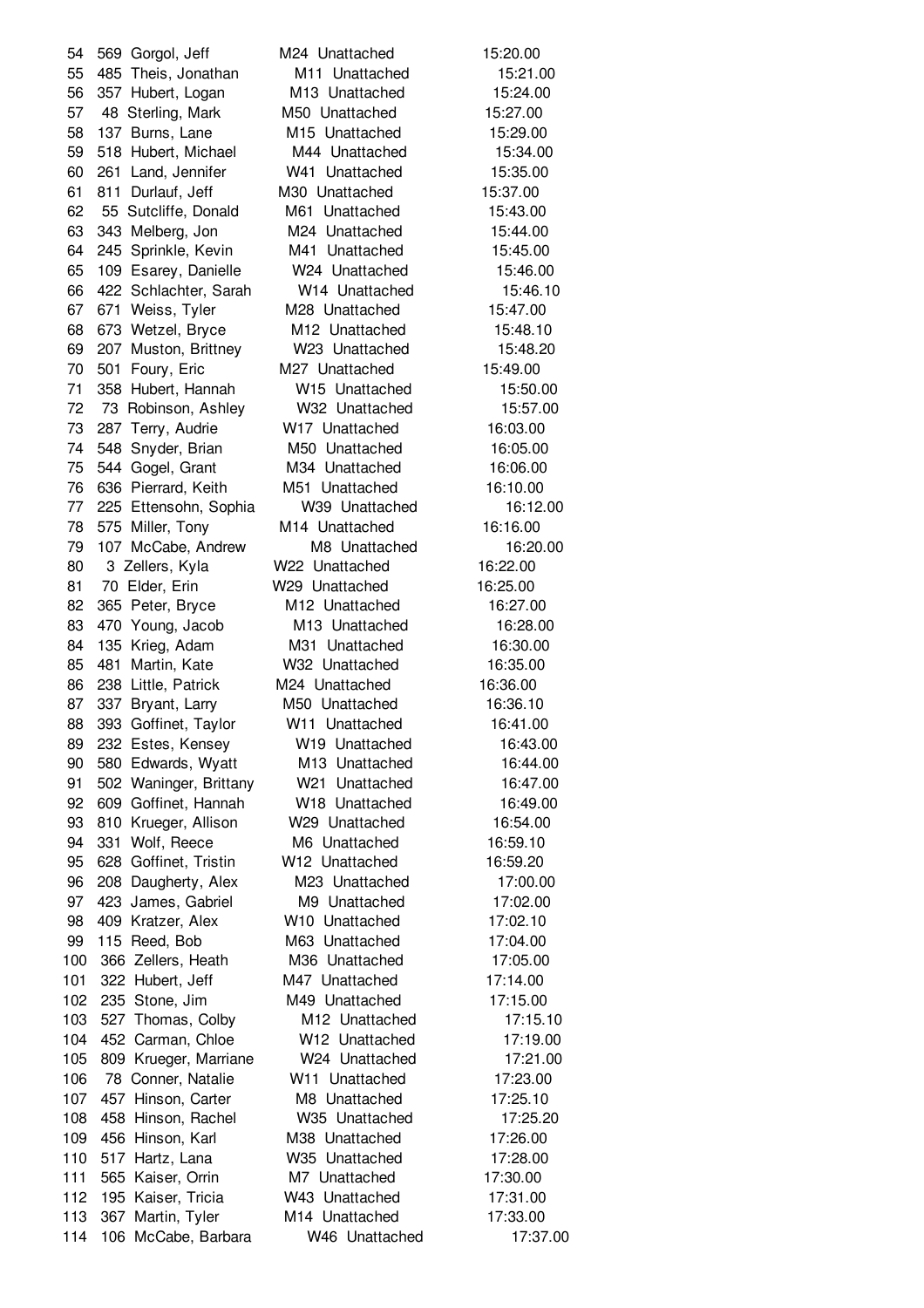596 Lashley, Pierce M8 Unattached 17:39.00 557 Gaynor, Josh M12 Unattached 17:40.00 61 Borders, Mary Jo W59 Unattached 17:42.00 333 Crawford, Cameron M7 Unattached 17:43.00 379 Klueh, Mariah W13 Unattached 17:44.00 433 Duncan, Michelle W42 Unattached 17:44.10 808 Kempf, Andi W18 Unattached 17:46.00 646 Lawson, Renee W34 Unattached 17:46.10 44 Gordon, Rebekah W10 Unattached 17:47.00 297 Mowery, Claire W9 Unattached 17:47.10 627 Daniel, Brenna W13 Unattached 17:48.00 513 Brakora, Peter M53 Unattached 17:49.00 585 Ballman, Glrenn M47 Unattached 17:52.00 58 Collins, Riley W13 Unattached 17:53.00 65 Braunecker, Shane M10 Unattached 17:55.00 249 Fortwendel, Jacob M10 Unattached 17:58.00 577 Nash, Victoria W17 Unattached 18:00.00 327 Malcomson, Caleb M13 Unattached 18:01.00 571 Wilgus, Ross M10 Unattached 18:04.00 403 Harpenau, Zetta W26 Unattached 18:05.00 402 Konerding, Cole M21 Unattached 18:05.10 64 Braunecker, Corey M10 Unattached 18:06.00 368 Lawalin, Allan M52 Unattached 18:06.10 334 Crawford, Rodney M42 Unattached 18:07.00 255 King, Sunny W57 Unattached 18:10.00 817 Anderson, Beau M32 Unattached 18:15.00 52 Sterling, Kathy W49 Unattached 18:22.00 139 Burns, Jenna W12 Unattached 18:23.00 812 Weyer, Ben M19 Unattached 18:29.00 60 Borders, Bill M59 Unattached 18:31.00 275 Ballman, Paul M52 Unattached 18:33.00 144 Trowbridge, Zak M19 Unattached 18:43.00 321 Hoch, Tyla W40 Unattached 18:44.00 559 Tullis, Dawn W40 Unattached 18:45.00 304 Minto, Milan M12 Unattached 18:47.00 281 Kiplinger, Kage M13 Unattached 18:47.10 220 Franchville, Julie W45 Unattached 18:47.20 14 LaGrange, Cindy W52 Unattached 18:48.00 12 LaGrange, Taylor M20 Unattached 18:52.00 495 Simon, Morgan W25 Unattached 18:54.00 410 Kessans, Laura W32 Unattached 18:54.10 584 Cornejo, Juan M44 Unattached 18:56.00 564 Kessans, Jeff M38 Unattached 18:57.00 76 Conner, Steve M41 Unattached 18:59.00 430 Childers, Taylor W18 Unattached 19:00.00 572 DuPont, Tavor M10 Unattached 19:08.00 174 Shearn, Amber W26 Unattached 19:09.00 362 Johannemann, David M57 Unattached 19:10.00 246 Sprinkle, Lisa W38 Unattached 19:11.00 515 Brakora, Denise W50 Unattached 19:12.00 665 Thomas, Elizabeth W11 Unattached 19:13.00 43 Gordon, Benjamin M12 Unattached 19:15.00 233 Jarboe, Tyler M23 Unattached 19:16.00 390 Nix, Alexis W12 Unattached 19:17.00 143 DuPre, Anita W47 Unattached 19:18.00 560 Theis, Jarrett M9 Unattached 19:18.10 511 Richey, Lori W27 Unattached 19:18.20 634 Theis, Jason M36 Unattached 19:19.00 656 Miller, Paul M50 Unattached 19:20.00 88 Bales, Crystal W39 Unattached 19:21.00 487 Koch, Anthony M10 Unattached 19:22.00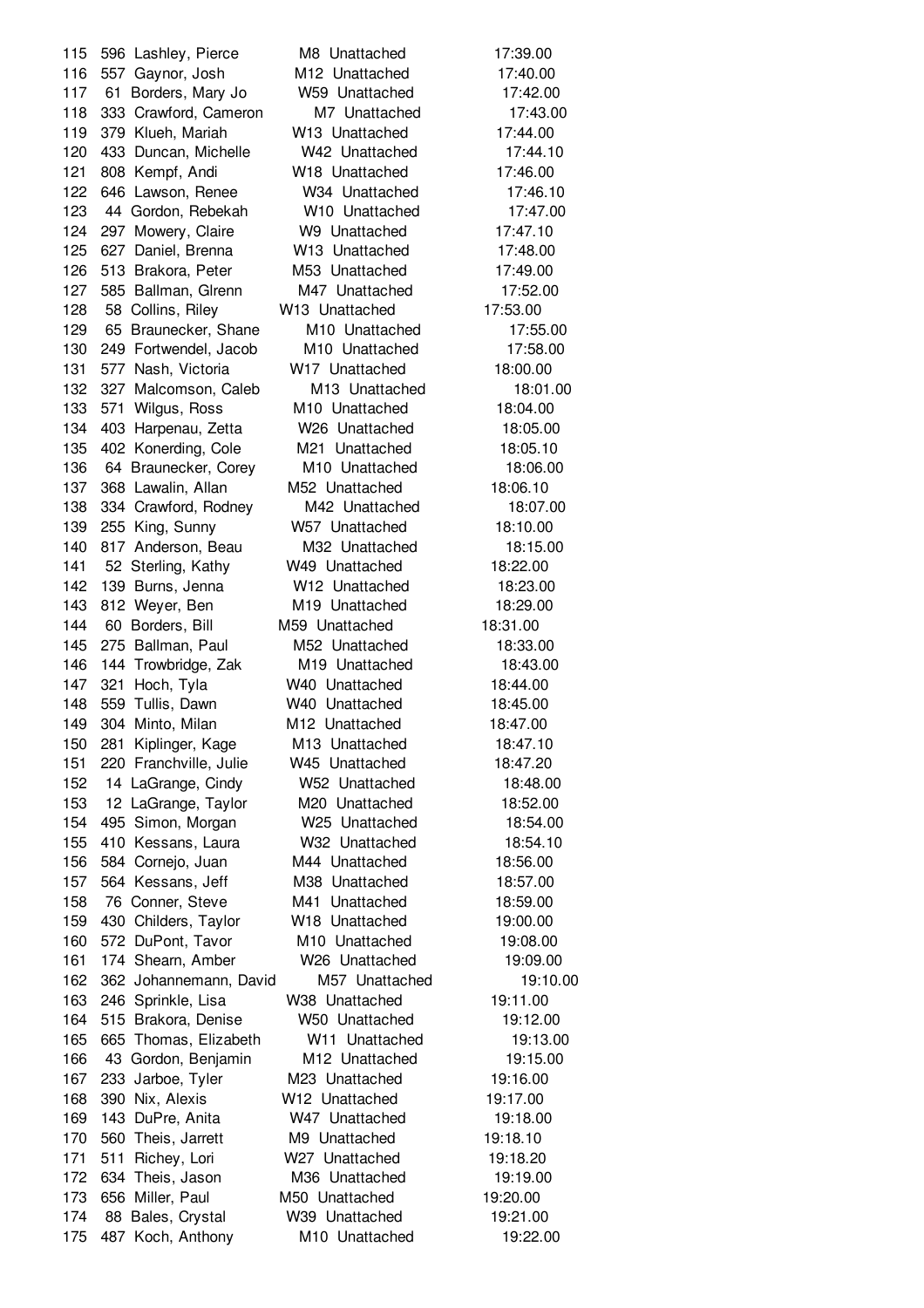89 Noble, Brian M49 Unattached 19:25.00 534 Baughman, Tim M52 Unattached 19:32.00 407 Finley, Marcia W43 Unattached 19:35.00 303 Minto, Tracy M50 Unattached 19:53.00 298 Haller, Sherri W43 Unattached 19:59.00 807 Durlauf, Megan W24 Unattached 20:05.00 464 Gnanaraj, Sengle M36 Unattached 20:05.10 467 Heeke, Adam M34 Unattached 20:05.20 108 Gahlhausen, Ashlyn W18 Unattached 20:06.00 491 Ridener, Rosanne W39 Unattached 20:06.10 319 Thomas, Derek M18 Unattached 20:07.00 521 Wheatley, Jailyn W10 Unattached 20:10.00 166 Wittmer, Philip M68 Unattached 20:12.00 802 Woolridge, Logan M24 Unattached 20:14.00 46 Johnson, Vanessa W39 Unattached 20:24.00 652 russell, Cayman M13 Unattached 20:26.00 84 Turner, Lynda W64 Unattached 20:26.20 240 Ludwig, Misty W39 Unattached 20:33.00 546 Zellers, John M32 Unattached 20:36.00 667 Franzman, Katie W27 Unattached 20:38.00 408 Young, Ivy W33 Unattached 20:38.10 635 Joines, Julia W11 Unattached 20:40.00 632 Parker, Erin W36 Unattached 20:46.00 474 Shelby, Sofia W12 Unattached 20:50.00 13 LaGrange, Kent M55 Unattached 20:52.00 138 Burns, Lori W46 Unattached 20:57.00 533 Oberhausen, Bridget W33 Unattached 20:58.00 101 Elder, Debbie W50 Unattached 20:59.00 47 Johnson, Cole M10 Unattached 21:00.00 210 Meunier, Nikki W27 Unattached 21:00.10 295 Clark, Abby W9 Unattached 21:04.00 123 Sanders, Kenneth M42 Unattached 21:07.00 448 Hilgenhold, Ava W11 Unattached 21:15.00 326 Martin, Justin M31 Unattached 21:15.10 339 Whistle, Duane M49 Unattached 21:18.00 440 Beckort, Hunter M11 Unattached 21:21.00 21 Drake, Dan M57 Unattached 21:24.00 229 Coyle, Tracey W46 Unattached 21:29.00 114 Schwoeppe, Linda W47 Unattached 21:31.00 538 Noble, Colin M11 Unattached 21:31.10 536 Noble, Laura W43 Unattached 21:32.00 449 Hilgenhold, Angela W42 Unattached 21:33.00 36 Lawalin, Megan W20 Unattached 21:37.00 324 Martin, Jason M39 Unattached 21:37.00 38 Sprinkle, Bob M56 Unattached 21:39.00 462 Axton, Chris M33 Unattached 21:41.00 586 Stutsman, Roy M72 Unattached 21:42.00 354 Young, Pam W40 Unattached 21:44.00 317 Buschkoetter, Amos M10 Unattached 21:44.10 92 Scheer, Allison W19 Unattached 21:45.00 651 Miller, Tammy W46 Unattached 21:49.00 539 Noble, Evan M9 Unattached 21:49.10 537 Noble, Wesley M47 Unattached 21:53.00 475 Shelby, Elmer M50 Unattached 21:53.20 116 Lamar, Karen W28 Unattached 21:54.00 186 Schaefer, Lisa W35 Unattached 22:03.00 601 Zellers, Andy M37 Unattached 22:06.00 117 Walsh, Bob M63 Unattached 22:07.00 126 Wagner, Chris M53 Unattached 22:09.00 77 Conner, Jonathan M9 Unattached 22:09.20 447 Smith, Zayda W11 Unattached 22:10.00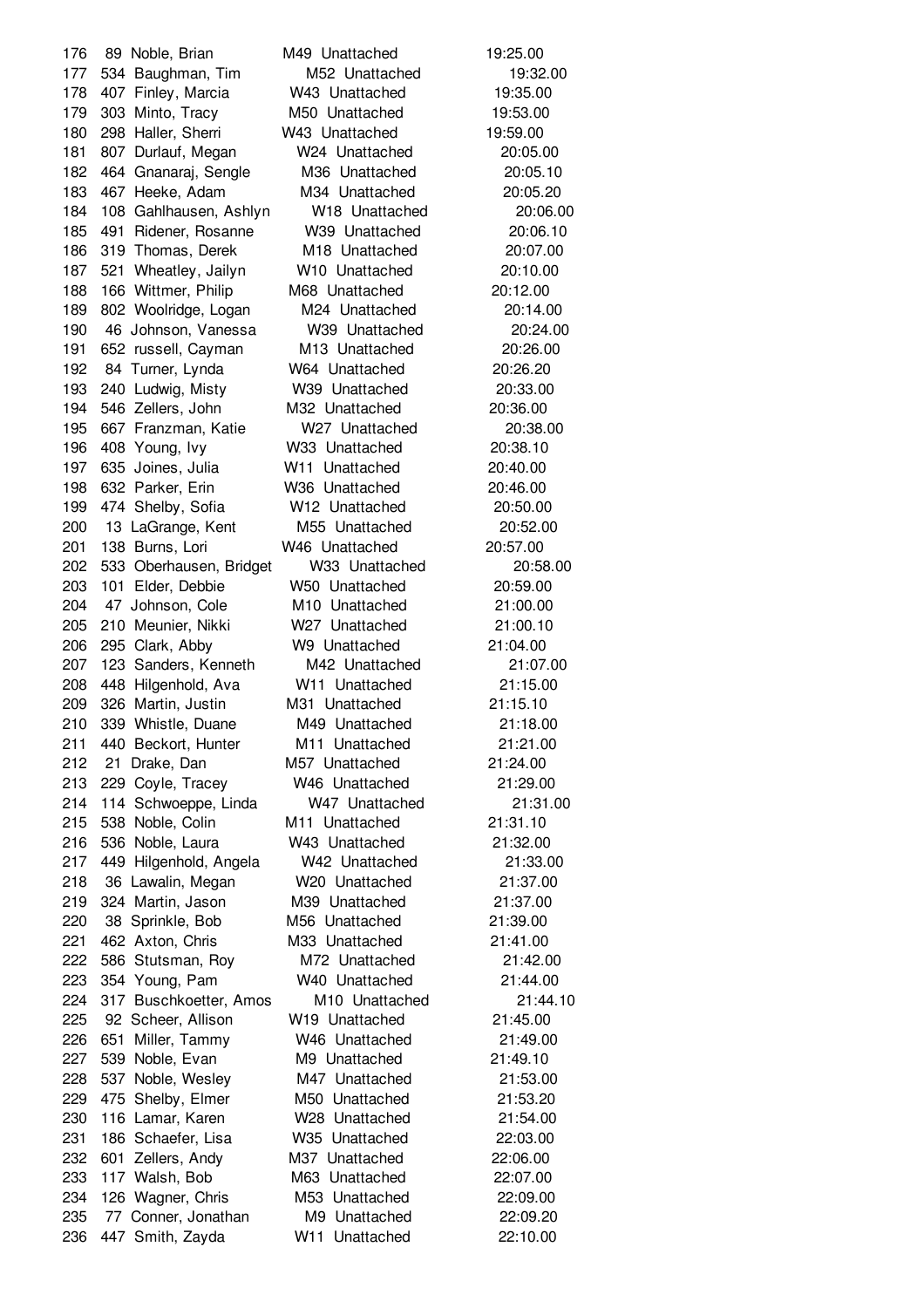514 Brakora, Jamie W19 Unattached 22:13.00 188 Hess, Brandi W35 Unattached 22:13.10 336 Everly, Shari W50 Unattached 22:17.00 668 clark, Peggy W53 Unattached 22:18.00 660 Hammand, Jack M6 Unattached 22:20.00 347 Noble, Lisa W31 Unattached 22:23.00 663 Hagedorn, Brooke W9 Unattached 22:24.00 405 Kessens, Chris M42 Unattached 22:27.00 620 Aubrey, Brandy W38 Unattached 22:33.00 450 O'Brien, Drevan M8 Unattached 22:35.00 98 Noble, Missy W47 Unattached 22:39.00 199 Kunzmann, Amanda W33 Unattached 22:41.00 263 Ball, Kendall W7 Unattached 22:49.00 187 Lyons, Amy W41 Unattached 22:58.00 558 Jay, Hannah W23 Unattached 23:01.00 597 Lashley, Pete M42 Unattached 23:02.00 111 Franzman, Brenna W12 Unattached 23:03.00 262 Ball, Jamie W34 Unattached 23:06.00 338 Miller, Jean W49 Unattached 23:08.00 209 Lindauer, Shannan W35 Unattached 23:14.00 461 Hawhee, Cheryl W41 Unattached 23:15.00 71 Graves, Denny M59 Unattached 23:31.00 80 Conner, Elizabeth W39 Unattached 23:35.00 282 Kiplinger, Kelly W42 Unattached 23:36.00 224 Fischer, Traci W35 Unattached 23:38.00 512 Floyd, Brian M53 Unattached 23:39.00 647 Lawson, Patrick M11 Unattached 23:39.20 196 Ridener, Jeff M38 Unattached 24:03.00 313 Rainey, Holly W47 Unattached 24:08.00 27 Niehaus, Doris W52 Unattached 24:13.00 605 Strober, Amy W48 Unattached 24:14.00 626 Haller, Matt M43 Unattached 24:15.00 522 Runkle, Michelle W30 Unattached 24:16.00 525 Runkle, Matthew M32 Unattached 24:24.00 250 Fortwendel, Marcus M12 Unattached 24:32.00 20 Drake, Mel W42 Unattached 24:40.00 39 Lehmkuhler, Kali W9 Unattached 24:44.00 40 Lehmkuhler, Shannon W41 Unattached 24:48.00 418 Kirtley, Will M10 Unattached 24:53.00 276 Ballman, Jessica W20 Unattached 24:56.00 499 Woods, Kori W36 Unattached 25:00.00 345 Labhart, Brandi W33 Unattached 25:01.00 344 Colston, Amity W33 Unattached 25:05.00 479 Alvey, Ginger W53 Unattached 25:11.00 254 James, Taylor M11 Unattached 25:12.00 328 Doddridge, Annamaria W29 Unattached 25:12.10 399 Pappano, Katie W59 Unattached 25:13.00 51 Russell, Karen W51 Unattached 25:26.00 244 Watkins, Maudie W47 Unattached 25:36.00 654 Bettag, Hannah W23 Unattached 25:37.00 613 Perryman, Kelly W32 Unattached 25:39.00 494 Stiles, Paula W53 Unattached 25:44.00 520 Wheatley, Larry M62 Unattached 25:44.10 519 Wheatley, Tifany W35 Unattached 25:46.00 151 Strahl, Karen W61 Unattached 25:50.00 184 Waters, Stephen M32 Unattached 25:51.00 185 Waters, Jayme W28 Unattached 26:00.00 291 Mundy, Cecilia W7 Unattached 26:05.00 211 Meunier, Jonathan M29 Unattached 26:08.00 516 Litherland, Gayle W60 Unattached 26:09.00 590 Walsh, Breanne W36 Unattached 26:18.00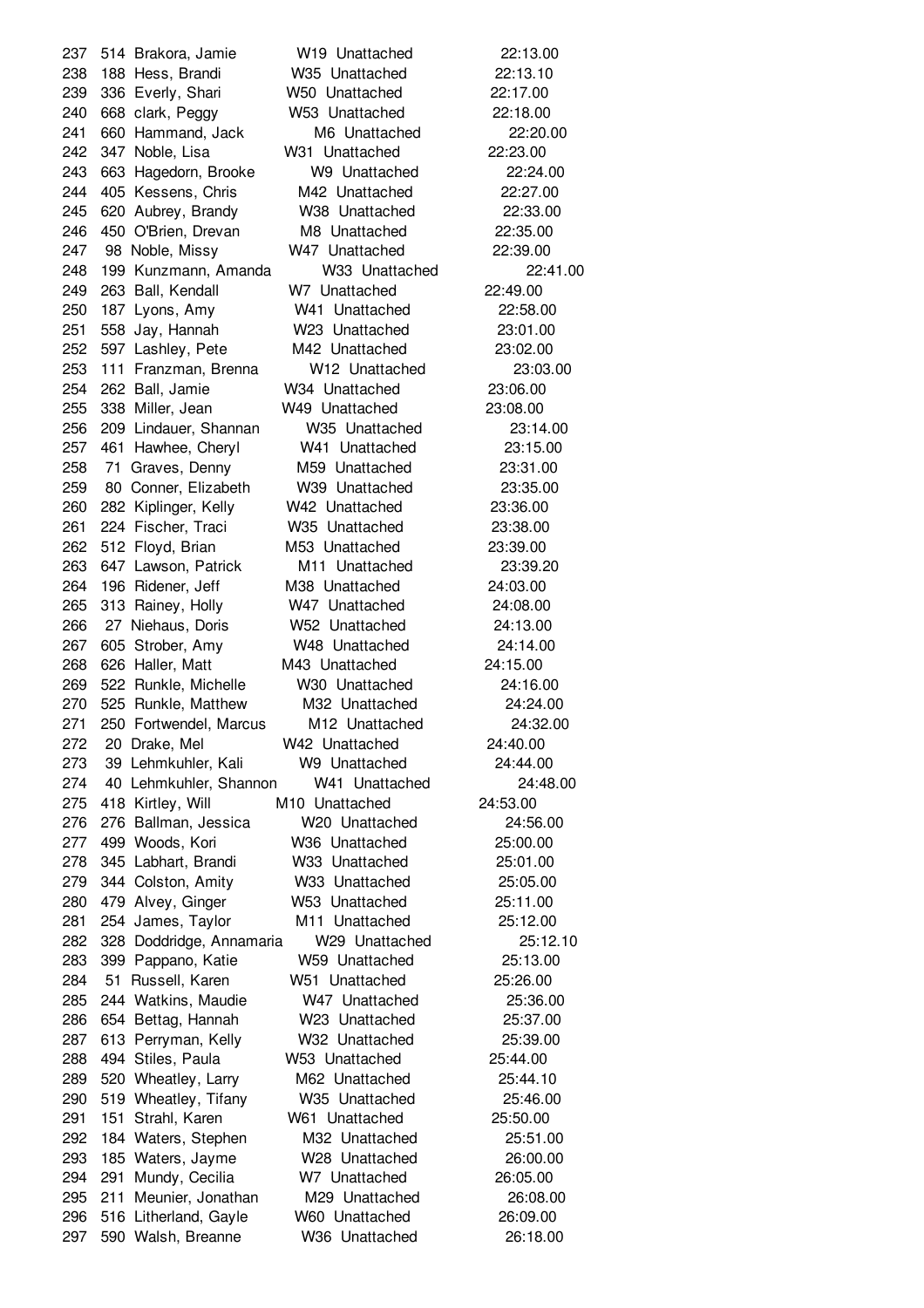259 Chimento, Theresa W33 Unattached 26:21.00 606 Stiles, Noah M12 Unattached 26:23.00 528 Conner, Harriet W58 Unattached 26:25.00 496 Stiles, Barry M57 Unattached 26:26.00 568 Chimento, Jeff M38 Unattached 26:31.00 602 Fisher, Ashley W27 Unattached 26:41.00 490 Ridener, John M39 Unattached 26:45.00 404 Kessens, Collin M8 Unattached 26:49.00 277 Ballman, Sandy W52 Unattached 26:49.20 645 Pfeieffer, Kelly W47 Unattached 26:50.00 378 Chestnut, Lanie W6 Unattached 26:50.10 376 Chestnut, Lee M38 Unattached 26:52.00 658 Goffinet, Debbie W51 Unattached 26:53.00 152 Crawford, Ron M44 Unattached 27:00.00 90 Noble, Wendy W43 Unattached 27:04.00 675 Inman, Vincent M3 Unattached 27:04.10 29 Niehaus, Glenn M53 Unattached 27:32.00 509 Ernst, Becky W49 Unattached 27:33.00 476 Shelby, Angela W49 Unattached 27:33.20 200 Myers, Nancy W56 Unattached 27:54.00 171 Combs, Kayla W9 Unattached 27:55.00 292 Mundy, Anne W9 Unattached 28:03.00 335 Winters, Lesli W21 Unattached 28:11.00 553 Blum, Andrew M11 Unattached 28:21.00 133 Dickman, Liz W64 Unattached 28:22.00 134 Dickman, Misty W42 Unattached 28:23.00 150 Sumner, Judy W53 Unattached 28:27.00 323 Barker, Laura W30 Unattached 28:35.00 454 Kessens, Carina W11 Unattached 28:36.00 62 James, Sandra W53 Unattached 28:41.00 644 Bruner, Mary W40 Unattached 28:41.10 642 Bruner, Matt M45 Unattached 28:47.00 253 James, Stephanie W38 Unattached 28:48.00 279 Mills, Barbara W67 Unattached 28:49.00 45 Morey, Ed M61 Unattached 28:56.00 96 Joiner, Kyle M10 Unattached 28:57.00 97 Joiner, Michaeline W45 Unattached 29:02.00 165 Wittmer, Jeanne W69 Unattached 29:17.00 552 Anderson, Betsy W63 Unattached 29:33.00 578 East, Brent M34 Unattached 29:37.00 369 Cronin, Faith W42 Unattached 29:40.00 664 Hagedorn, Walter M7 Unattached 29:43.00 659 Hagedorn, Sheena W39 Unattached 29:43.10 112 Franzman, Dana W34 Unattached 29:48.00 170 Zuelly, Michelle W35 Unattached 29:49.00 563 Wendholt, Sheila W50 Unattached 29:53.00 562 Johannemann, Kathy W50 Unattached 29:55.00 227 East, Rachel W31 Unattached 29:56.00 226 Polk, Andrea W30 Unattached 30:01.00 676 Bruggeman, Bridget W28 Unattached 30:01.10 554 Armanetti, Sophia W8 Unattached 30:02.00 556 Armanetti, Olivia W11 Unattached 30:03.00 510 Armanetti, Stephanie W42 Unattached 30:17.00 555 Swenson, Steve M43 Unattached 30:17.10 478 Sain, Hannah W25 Unattached 30:20.00 432 Childers, Rebecca W36 Unattached 30:42.00 488 Ebert-Lasher, Jill W38 Unattached 30:42.10 473 Rainey, Breanne W25 Unattached 30:46.00 551 Applegate, Kristi W36 Unattached 30:46.10 414 Brown, Kari W43 Unattached 30:47.00 413 Brown, Brad M44 Unattached 30:47.10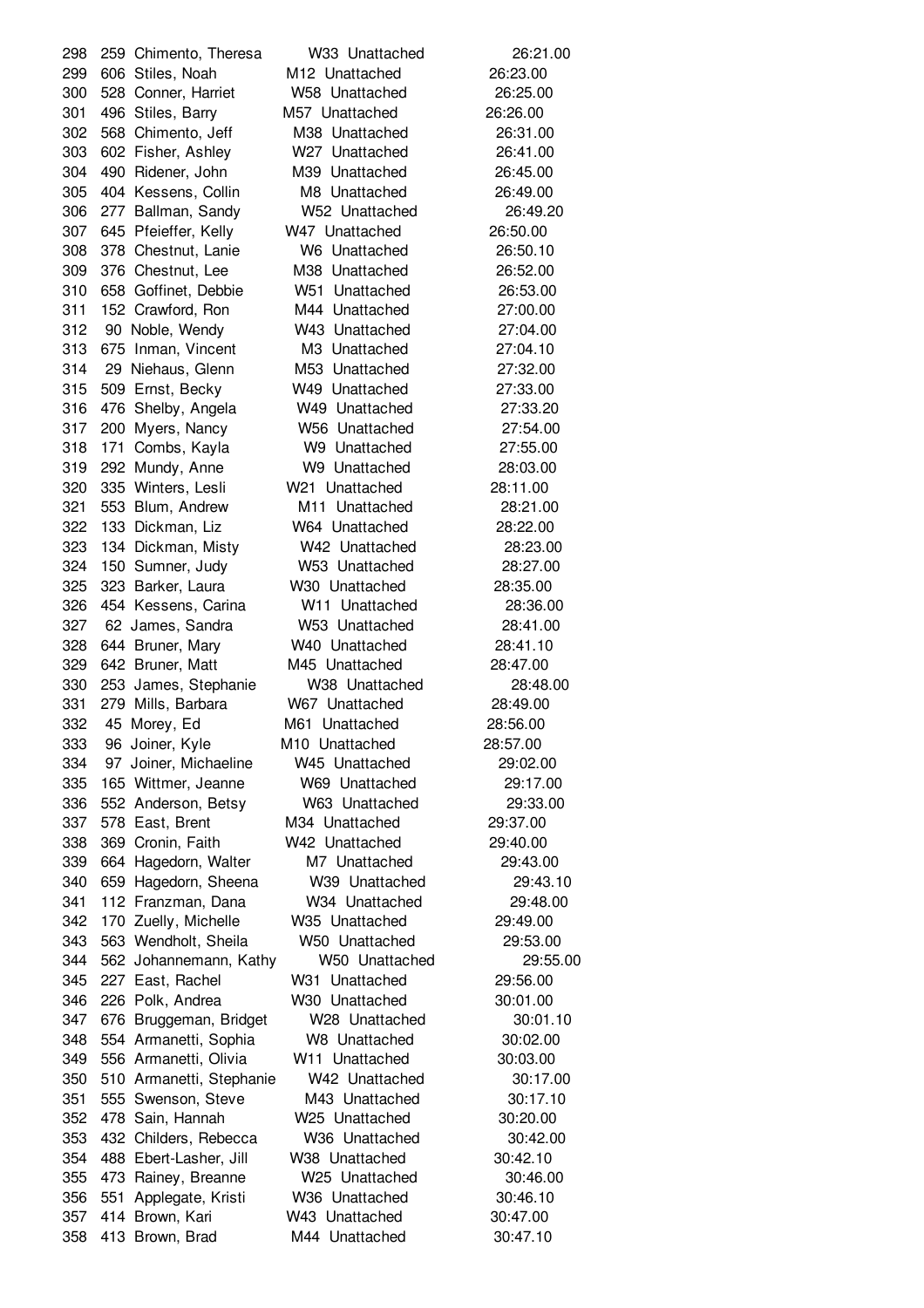649 Strassell, Laura W49 Unattached 30:49.00 463 Payton, Andy M33 Unattached 30:50.00 352 Arnold, Rob M54 Unattached 30:50.10 415 Lucas, Tara W27 Unattached 30:52.00 406 Kessens, Lisa W38 Unattached 31:04.00 230 Vitek, Lisa W52 Unattached 31:04.10 661 Hammand, William M4 Unattached 31:07.00 662 Hammand, jamie W38 Unattached 31:08.00 483 Theis, Jessica W16 Unattached 31:19.00 633 Shane, Emily W9 Unattached 31:21.00 373 Emerson, Erin W27 Unattached 31:29.00 374 Schultise, Jessica W30 Unattached 31:29.10 74 Alvey, Deanna W57 Unattached 31:43.00 75 Tinnell, Mary Anne W56 Unattached 31:50.00 266 Fortune, Jackson M6 Unattached 31:51.00 113 Stephens, Holly W42 Unattached 31:51.10 363 Lahee, Sheila W37 Unattached 32:00.00 412 Bumm, Beth W53 Unattached 32:07.00 573 Gross, Jamie W45 Unattached 32:07.10 382 Kratzer, Nick M33 Unattached 32:14.00 381 Kratzer, Kristel W32 Unattached 32:23.00 625 Kirtley, Brittney W26 Unattached 32:25.00 102 Schaaf, Mike M60 Unattached 32:26.00 307 Woodward, Alexandria W21 Unattached 32:26.10 309 Woodward, Luke M14 Unattached 32:27.00 268 Jacob, Lauren W32 Unattached 32:27.10 306 Woodward, Julie W43 Unattached 32:30.00 310 Woodward, Samuel M12 Unattached 32:40.00 269 Christensen, Deborah W58 Unattached 33:01.00 265 Fortune, Wade M31 Unattached 33:02.00 267 Fortune, Gabriella W4 Unattached 33:04.00 125 Wagner, Janet W52 Unattached 33:05.00 127 Esarey, Joan W53 Unattached 33:10.00 176 Gelarden, Linda W63 Unattached 33:11.00 177 Jarboe, Connie W41 Unattached 33:17.00 371 Emerson, Debra W58 Unattached 33:20.00 228 Gladish, Tina W55 Unattached 33:30.00 264 Fortune, Erin W30 Unattached 33:33.00 643 Zarfos, Rivaye W26 Unattached 33:33.10 372 Simon, Jenna W28 Unattached 33:34.00 296 Clark, Holly W33 Unattached 33:35.00 69 Powers, Kimberly W25 Unattached 33:36.00 68 Foe, Angie W48 Unattached 33:36.10 436 Johnson, Bailee W10 Unattached 34:07.00 197 Ridener, Bobbie W34 Unattached 34:13.00 641 Benjamin, Joann W38 Unattached 34:26.00 300 Brinksneader, Pamela W55 Unattached 34:27.00 435 Johnson, Caroline W38 Unattached 34:51.00 248 Marsili, Rita W57 Unattached 34:51.10 247 Marsili, Frank M71 Unattached 34:52.00 640 Bryant, Terri W53 Unattached 34:53.00 639 Dickman, Elva W74 Unattached 36:27.00 272 Chinn, Sarah W56 Unattached 36:28.00 446 Kieser, Micki W61 Unattached 36:34.00 524 Lyons, Karen W55 Unattached 36:35.00 523 Zoglmann, Nicole W27 Unattached 36:36.00 466 Neuman, Krista W31 Unattached 36:45.00 465 Heeke, Cassie W30 Unattached 36:46.00 503 Neuman, Tyler M14 Unattached 36:47.00 595 Manci, Nena W57 Unattached 36:48.00 594 Hauenstein, Jan W59 Unattached 36:59.00